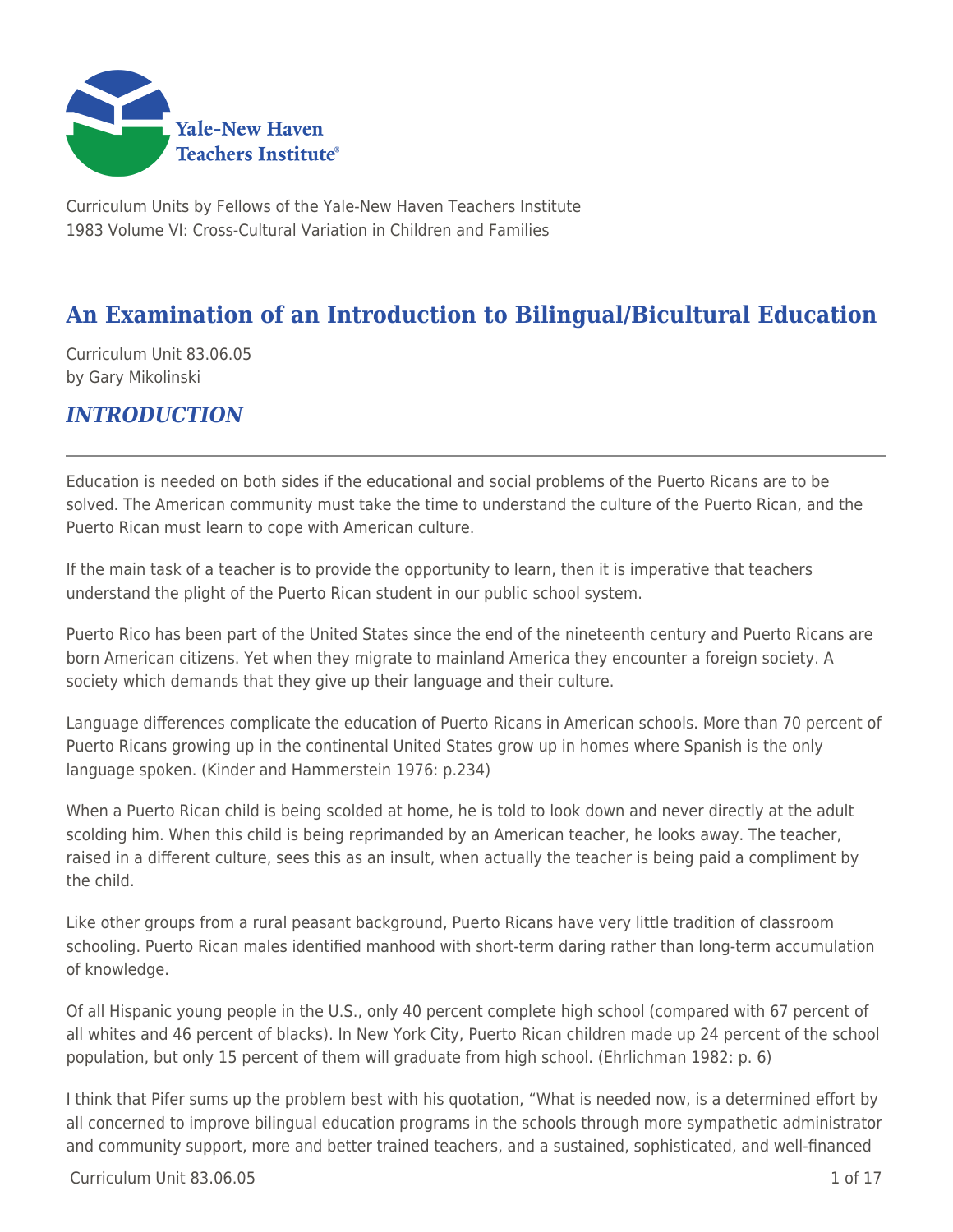research effort to find out where these programs are succeeding and where they are failing and why." (Pifer 1980: p 5)

This mission becomes more important when we consider that the non-English-speaking population in the U.S. is expected to increase from 30 million in 1980 to about 39.5 million in the year 2000. (Phi Delta Kappan 1983: p. 567)

# *OBJECTIVES*

The content of this unit is both bilingual and bicultural.

Bilingual because I will discuss the need for, and the perplexity of, teaching bilingual education to Spanishspeaking Puerto Rican students in our public schools.

Bicultural in that I hope to give teachers and students an awareness of the Puerto Rican culture.

It is my sincere hope that this curriculum unit will be constructive for the students, teachers, and administrators who participate in its implementation.

My objectives are listed in the order in which they will appear in the unit.

First, to give teachers background information about bilingual education and its goals.

Second, to make administrators and teachers aware of the results of a four year study by the New York City Board of Education entitled the Puerto Rican Study .

Third, to make teachers aware of the controversy over teaching bilingual education in our schools.

Fourth, to make teachers aware of what educators have learned about bilingual education during the past fifteen years.

Fifth, to make teachers aware of the perplexity of organizing and implementing a bilingual education program.

Sixth, to make administrators and teachers aware of two alternatives to the 'transitional' method of teaching bilingual education.

Seventh, to make English-speaking students and teachers aware of the problems experienced by Spanishspeaking Puerto Rican students that attend our public schools.

Eighth, to clarify that the reason many Puerto Rican pupils do not perform well in our public schools is not because they are inherently 'stupid', but rather they must adjust to a new language and a new way of life when they migrate to America.

Ninth, to develop in students an awareness and concern for other members of our society, their needs, and problems.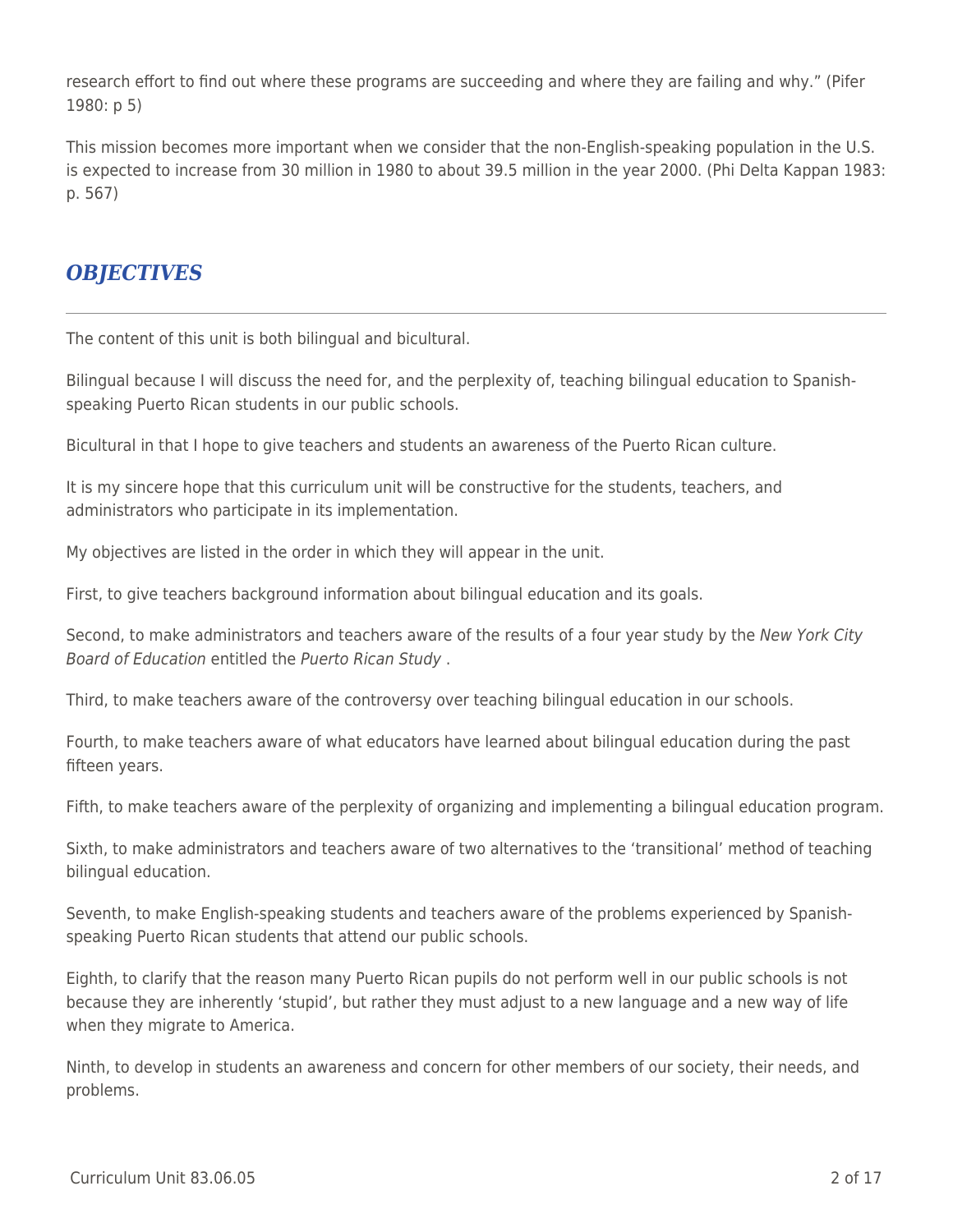# **A BRIEF HISTORY OF BILINGUAL EDUCATION**

Bilingual education is not new in the United States. English has not always been the only language used in American schools.

German immigrants (whose population make up the largest ethnic group in America) established German-English bilingual schools in Cincinnati, Indianapolis, Hoboken, Cleveland, and many other cities. These were public schools and German was not only taught as a subject, it was used as a medium of instruction between 1880-1917. These schools flourished until the political tensions of World War I caused their demise.

In Louisiana, French was used as the medium of instruction, and in New Mexico, Spanish was used.

I think it is interesting to note that the recent revival of bilingual education emerged from the political-social issues of the 1960's, not from the area of foreign language teaching. Also, that Dr. Rudolph Troike, former director of the federally funded center for Applied Linguistics and a bilingual supporter, has allowed that the Bilingual Education Act of 1968 was passed by Congress "largely as an article of faith, with little research to support it" (New Haven Register 1983: p. 7)

It was believed that unilingual teaching in English restricted the educational opportunities of non Englishspeaking students. It was affirmed that education was a basic right, therefore schools had an obligation to use the native languages of these children in their classrooms.

It was in this atmosphere of social equity that the bilingual act of 1968 was passed by Congress as title VII of the amended Elementary and Secondary Education Act which was enacted in 1965. The objectives of Title VII were; to provide funds for the planning and implementation of programs "designed to meet the special needs of children of limited English-speaking ability in schools having a high concentration of such children from families . . . with incomes below \$3000.00 per year." (Cordasco 1982: p. 251)

The Bilingual Education act was renewed in 1974 and again in 1978, and is due for renewal in 1983.

In 1971 Massachusetts was the first state to legislate the establishment of a transitional bilingual program. By 1978, ten states adopted similar bilingual education statues.

## **THE PUERTO RICAN STUDY**

In 1953 the New York City Board of Education spent one million dollars to fund the Puerto Rican study. This was a four year study of the problems of the education and adjustment of Puerto Rican children. It sought answers to the following: (1) what are the most effective methods and materials for teaching English as a second language (ESL) to newly arrived Puerto Rican students? (2) what are the most effective techniques where by the school can promote a more rapid and effective adjustment of Puerto Rican parents and children to the community and of the community to them? (The New York Board of Education 1958: Chapt. 17)

The Puerto Rican study was completed in 1957 and published in 1959. This study, and its related curriculum bulletins furnished a detailed description of Puerto Rican children, devised a scale to rate English-speaking ability, and constructed a detailed program for the in-service education of teachers. This study remains of the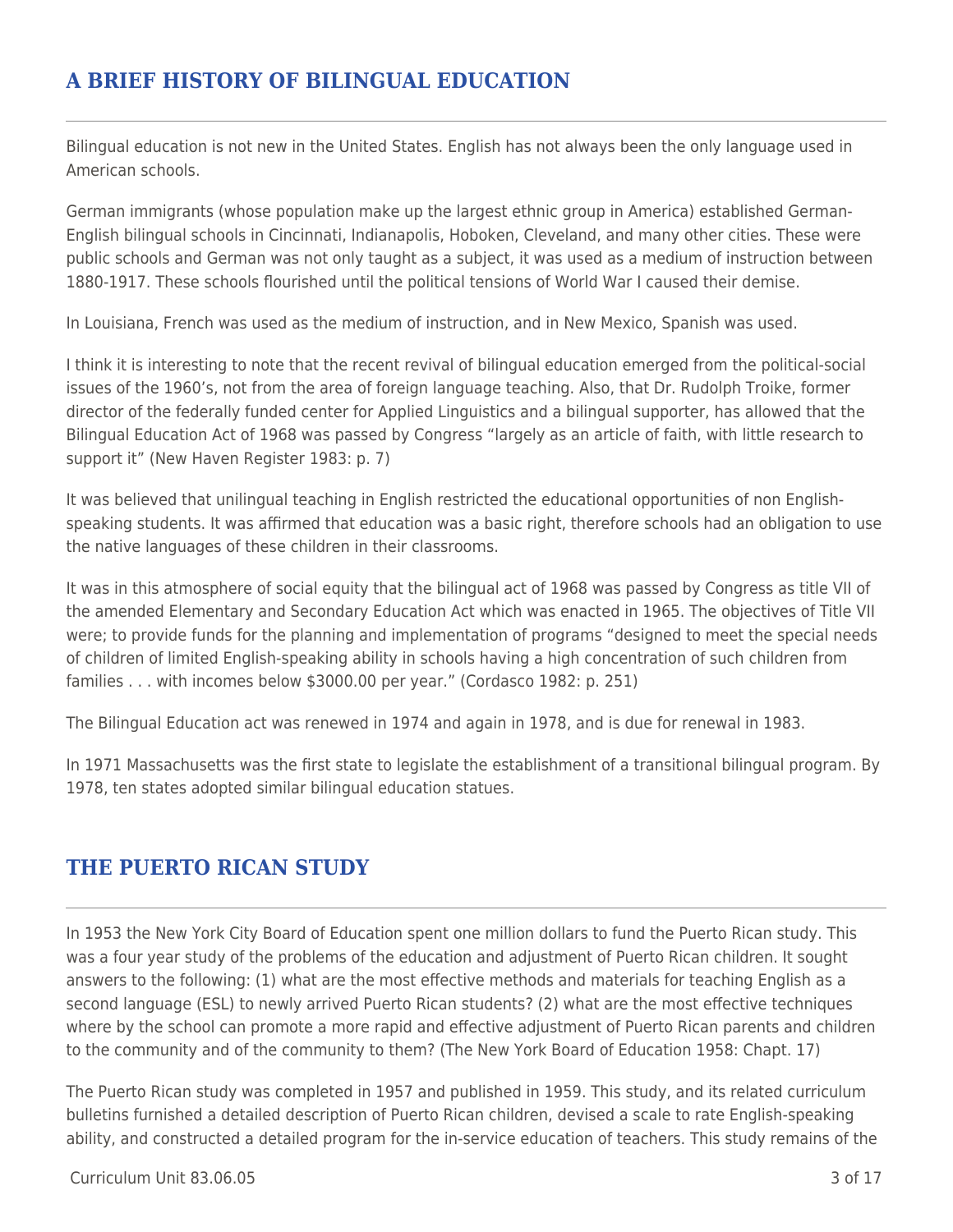most complete examinations ever made of the Puerto Rican educational experience on the mainland.

I have listed (without the capsuled rationales which accompany them) their conclusions:

Accept The Puerto Rican Study, not as something finished, but as the first stage of a larger,

- 1. city-wide, ever improving program for the education and assimilation of non-Englishspeaking children.
- 2. Take a new look at the philosophy governing the education of the non-English-speaking children in New York City schools.
- 3. Recognize whatever is done for the non-English-speaking child, is, in the long run, done for all the children.
- 4. Use the annual school census as a basic technique in planning the continuing adaptation of the schools to the needs of the non-English-speaking pupils.
- 5. Recognize the heterogeneity of the non-English-speaking pupils.
- 6. Formulate a uniform policy for the reception, screening, placement, and periodic assessment of non-English-speaking pupils.
- 7. Keep policies governing the grouping of non-English-speaking pupils flexible. Place the emphasis upon serving the needs of the individual pupil.
- 8. Place special emphasis on reducing the backlog of retarded language learners.
- 9. Recognize "English as a second language" or "the teaching of non-English-speaking children" as an area of specialization that cuts across many subject areas.
- 10. Use the curricular materials developed by The Puerto Rican Study to achieve unity of 10.<br>10. purpose and practice in teaching non-English-speaking pupils.
- 11. Capitalize on the creative talent of teachers in finding ways and means of supplementing<br><sup>11.</sup> and of improving the program for teaching non-English-speaking pupils.
- 12. Recognize and define the school's responsibility to assist, counsel, and cooperate with the<br><sup>12.</sup> parents of non-English-speaking pupils in all matters pertaining to the child's welfare.

13. children and their parents through advice and counsel to parents on problems normally Take a new look at the school's opportunity to accelerate the adjustment of Puerto Rican

considered to be outside the conventional functions of the school.

Staff the schools to do the job: to help the new arrival to make good adjustment to school

14. and community; to help the non-English-speaking child to learn English and to find his way successfully into the main stream of the school's program.

Staff the proper agencies of the Board of Education to maintain a continuing program for the

- 15. development and improvement of curricular materials and other aids to the teaching of non-English-speaking pupils.
- 16. Staff, also, the proper agencies of the Board of Education, and set in motion the processes to<br><sup>16.</sup> maintain a continuing assessment or evaluation of techniques, practices and proposals.
- 17. Take a new hard look at the psychological services provided for non-English-speaking<br>17. children, especially for Puerto Rican children.

Through every means available, make it clear that the education of the non-English-speaking

18. children and their integration in an ever-changing school population is the responsibility of every member of the school staff.

Maintain, improve, and possibly expand the program of in-service preparation initiated

19. through The Puerto Rican Study for training special staff to assist in accelerating the program in the schools.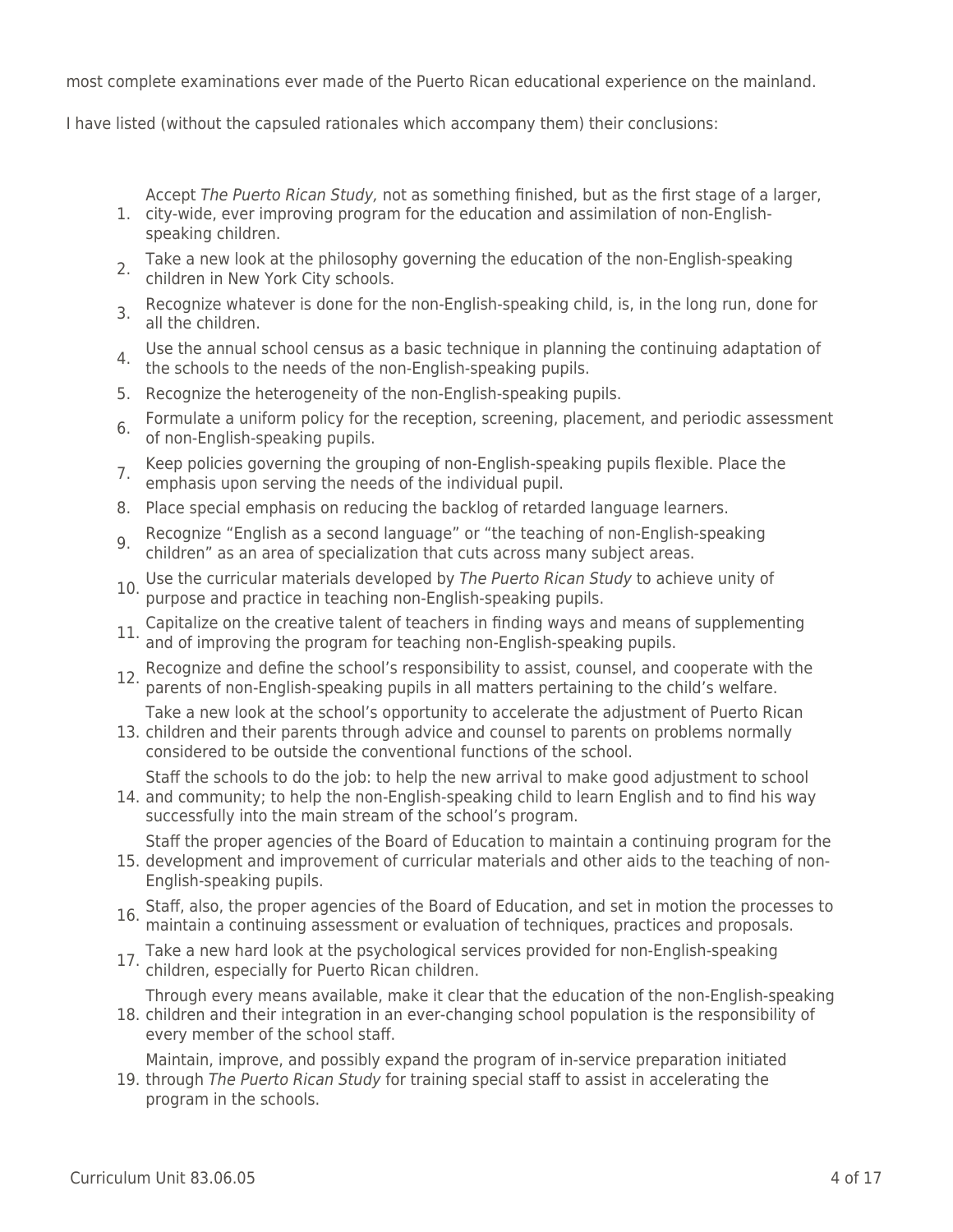In cooperation with the colleges and universities of metropolitan New York, create a dynamic

- 20. program to achieve unity of purpose and more adequate coordination of effort in the education of teachers and other workers for accelerating the program in the schools. Use the varied opportunities available to develop an ever-improving cooperation between
- 21. the Department of Education in Puerto Rico and the Department of Education in New York City.
	- In cooperation with the responsible representatives of the government of the State of New
- 22. York, continue to explore the mutual interests and responsibility of the city and the state for the education and adjustment of non-English-speaking children and youth.
- 23. Think of the city of New York and the Commonwealth of Puerto Rico as partners in a great enterprise.

The reason that the reproduction of the Puerto Rican study has been neglected, may be due to the fact that its publication was done prior to the antipoverty programs of the 1960s.

# *THE CONTROVERSY*

Proponents, of which I am one, applaud the revitalization of languages and cultures through the public schools. We see bilingual education as a natural consequence of the sociocultural realities of a pluralistic society.

We believe that bilingual/bicultural education will be personally satisfying to all students and that it will help them develop the interpersonal skills and attitudes that are essential to a healthy society.

Opponents dispute the use of public funds on bilingual education. It is estimated that approximately one billion dollars has been appropriated for bilingual education since 1968. (New Haven Register 1983: p. 7) Opponents feel that support for bilingual education springs from faith, not from empirical evidence. They fear that the institutionalization of bilingual education in the public schools will further disrupt social cohesion by encouraging youngsters to depend on other languages other than English and follow cultural patterns that may conflict with the mainstream American culture. They argue that such results will hinder upward mobility for students with limited English speaking skills.

Somewhere in the middle are those who believe that students with limited proficiency in English are entitled to schooling in their native language until they can assume the demands of an all English curriculum—but the sooner, the better.

## *WHAT HAS BEEN LEARNED IN THE PAST FIFTEEN YEARS?*

The educators charged with carrying out the mission of bilingual education had no reliable research to guide them, but today linguists have made important progress in understanding first-and-second language acquisition. Their research suggests that the developmental process is similar and predictable for both children and adults. Thus the learning of a second language requires time and experiences that are tailored to the learner's stage of development.

 $Curriculum$  Unit  $83.06.05$   $5$  of 17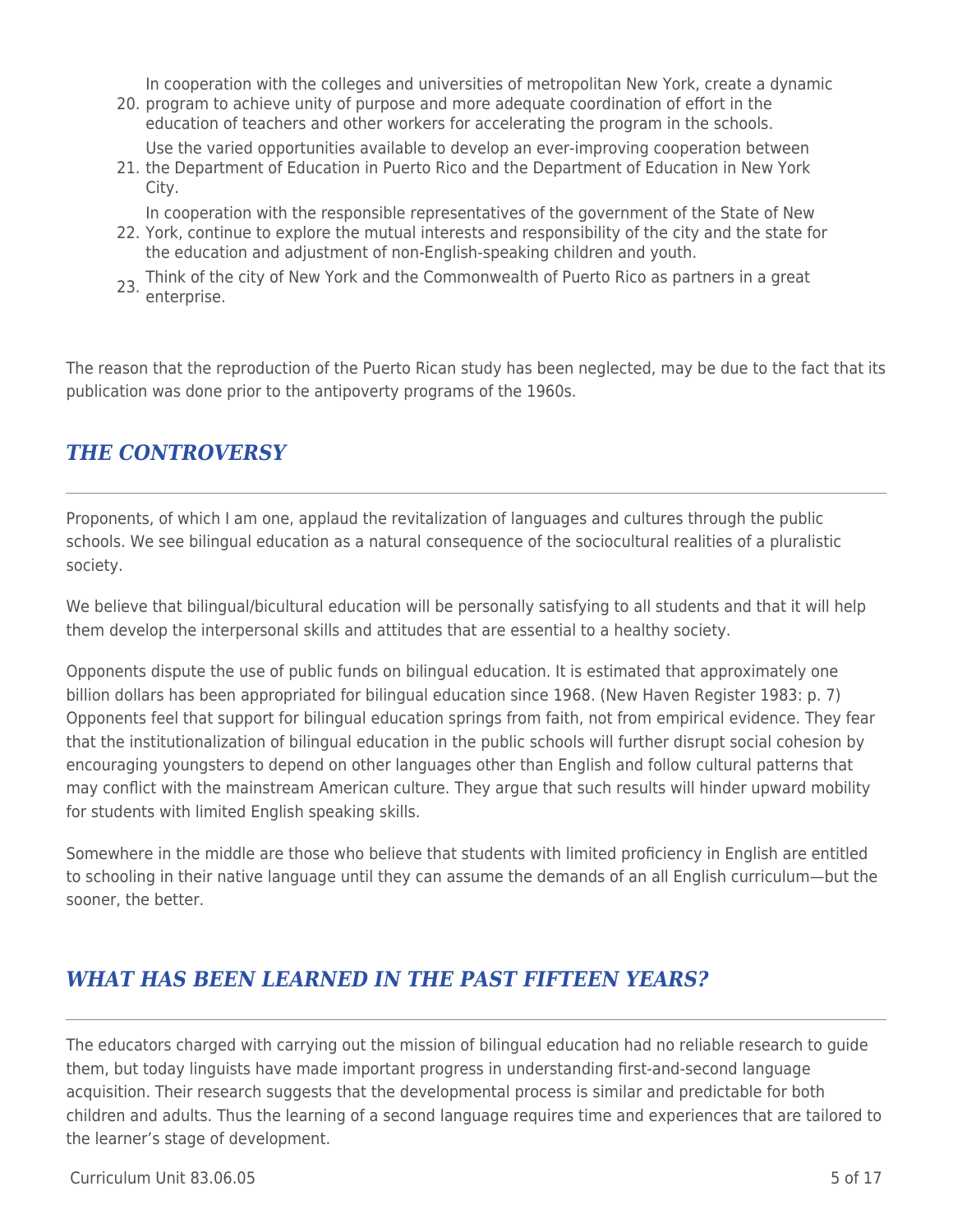They have learned that certain methods promote natural acquisition of language, while other methods only promote a mechanical ability to use the rules of grammar. Since learners follow a neurologically programmed sequence of stages in learning a second language our expectations for second language acquisition should follow that sequence. Likewise, the language used by teachers during language lessons should reflect the stages. Teachers should begin with concrete objects, firsthand experiences, and visual aids.

In addition the attitude of the learner toward the second language is as important as his talent for learning languages. Also, the students' ages, and their previous exposures to the new language are factors a teacher must take into consideration.

We learned that bilingualism and biculturalism are not detrimental to cognitive development, and that cognitive skills are transferable across cultures and languages. In fact some evidence suggests that bilingualism may encourage the development of divergent thinking and creativity. (Phi Delta Kappan 1983: p. 365)

A variety of longitudinal studies have also revealed positive academic gains for students who have been enrolled in bilingual programs for at least four years. (Phi Delta Kappan 1983: p. 365)

There is still much work to be done. As bilingual educators become better acquainted with theories of language acquisition and the methods they imply, with the relationships being found between cognition and language, and the findings related to the organization of classroom programs and resources, bilingual/bicultural education will become much more effective. But, the success of bilingual programs depends on support from the sociopolitical environment!

# *THE PERPLEXITY OF TEACHING BILINGUAL EDUCATION*

According to Gaarder, "a bilingual school is a school which uses, concurrently, two languages as a medium of instruction in any portion of the curriculum, except the languages themselves." (Gaarder 1967: p. 110) Often this is a long-range goal rather than an actual description of current bilingual programs.

The need for a practical, realistic, and effective educational approach for non-English-speaking children has created many new curriculum programs. At the present most schools are improvising with meager resources based on limited objectives. Many educators are reluctant to commit themselves to the major staff and structural changes needed to implement a true bilingual system of education.

Even the administrators who recognize the need for bilingual education programs find themselves confronted by such problems as: a shortage of bilingual teachers, a scarcity of appropriate curriculum materials, limited opportunities for teacher training, and a lack of funds. In addition to these problems educators face the major decision of choosing an appropriate model of bilingual instruction. (Cordasco and Bucchioni 1982: pp. 242-243)

According to Marcello Fernandez, director of the District of Columbia schools' bilingual division, Bilingual education has become something of a political football, tossed between legislators and educators who believe it is the role of schools to foster cultural pluralism, and those who think schools should simply assimilate foreign speaking students as quickly as possible. (Education Week March 1983: p. 18)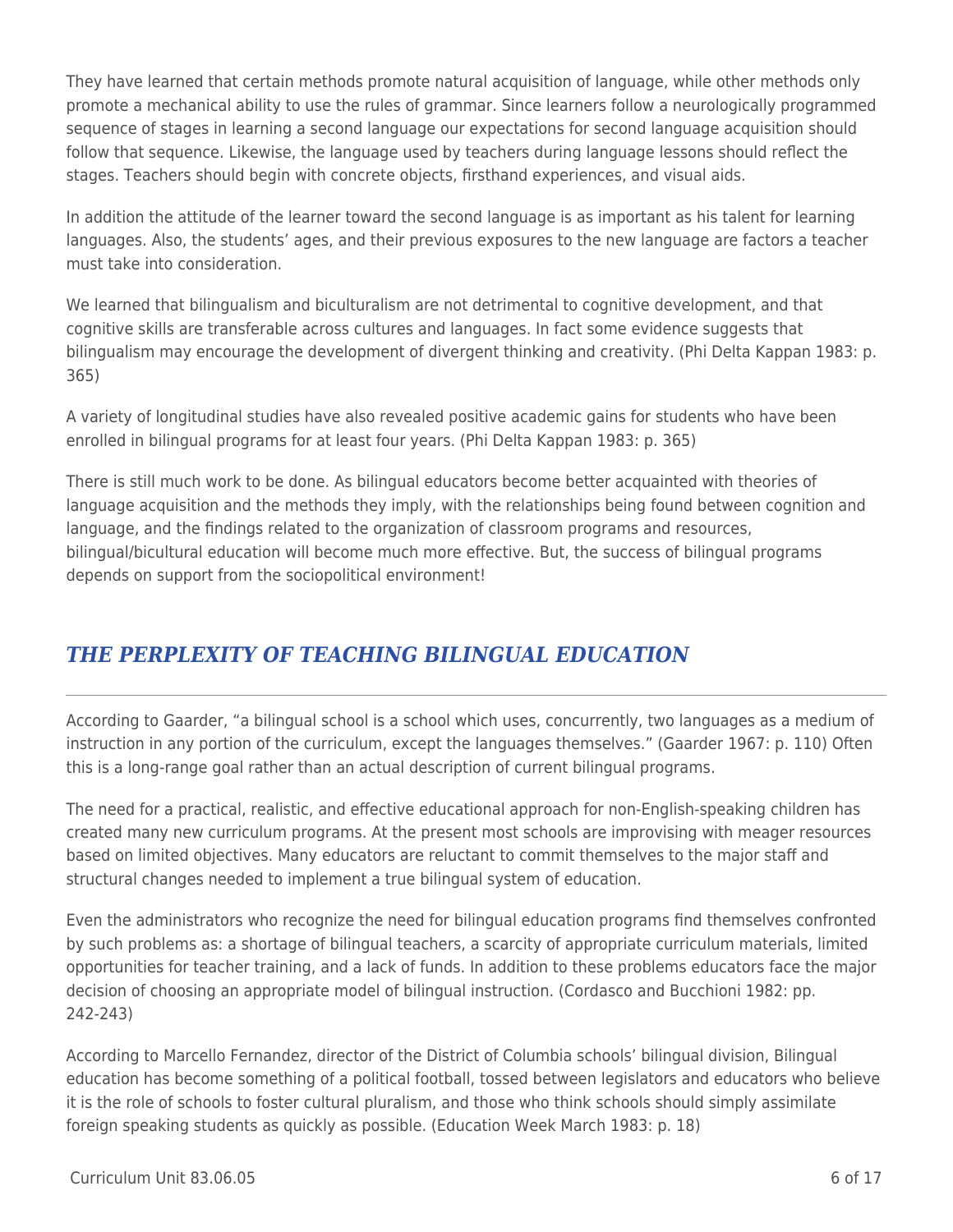# *ALTERNATIVE METHODS OF BILINGUAL EDUCATION*

The board of education for the Dade County, Florida, public schools system has voted to try a new pilot program that could lead to a shift away from the "transitional" bilingual method of teaching. Dade County has the nations fourth largest school system and a very large population of Spanish speaking students.

Currently, Miami's nearly 25,000 Spanish-speaking students are gradually integrated into regular classes over a three year "transitional" period. During this "transitional" period they attend forty-five minute "core" classes taught in their native language.

Under the pilot program, a sample of 150 students will be taught for two years in the "total immersion" method, which puts students directly into classes taught in English and eliminates the core periods taught in Spanish. When the two year pilot program ends, school officials will compare the relative educational attainments of the children who have been taught in the immersion method with those of students taught in the transitional program.

The board's vice-chairman, Ethel K. Beckham, said one reason for the board's decision to try a new method was the release a few days before the board meeting of some "discouraging" results of English and writing tests taken by Spanish speaking students who were involved in the city's transitional bilingual program. (Education Week March 1983: p. 5)

One test called the College Level Academic Skills Test, a new test given in Florida only to college sophomores, found that Hispanic students at Dade County Community College (many of whom came from the Dade County public schools), scored "substantially less well in reading and writing skills than other students", said John Lozak, dean of institutional research at the community college.

A second test, a Stanford achievement test that the Miami schools volunteered to take part as a sample group, showed poor results among Hispanic students.

If O.C.R. (the U.S. Education Department Office for Civil Rights) approves it, Miami's pilot program will start next fall in heavily Hispanic schools and will involve three groups of 150 kindergarten and first grade children. The first group will continue with the transitional method—about one third of their instruction in their native language each day, with the rest in English.

A second group will have the same schedule, but the classes will be smaller, to see if that makes a difference.

The third group will have 30 minutes a day of instruction in their native language. Science, social studies, and mathematics will be taught only in English.

At the end of two years, the proficiency of the three groups will be compared. The cost of the experiment will be \$458.00 per child, compared with \$389.00 per child for the present program.

If the board does adopt the immersion method it could mark the beginning of a shift among major school districts with large non-English-speaking student populations away from the transitional bilingual education. Advocates of transitional bilingual education fear this, ever since the Reagan administration withdrew proposed bilingual education regulations and suggested that they would not prevent school districts from choosing their own methods of teaching foreign-language students.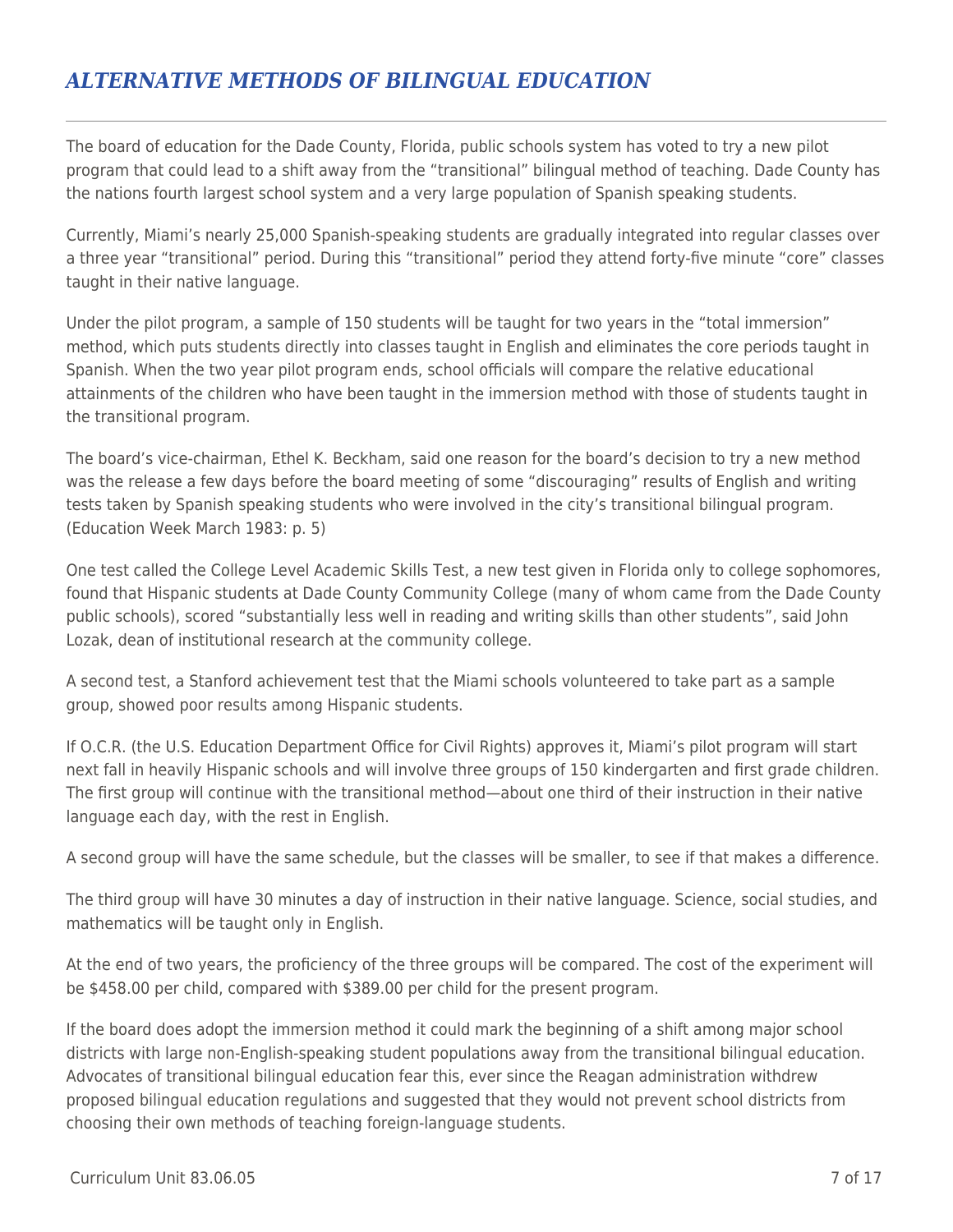## *THE OYSTER ELEMENTARY SCHOOL*

The Oyster Elementary School is the only bilingual public school in District of Columbia. It is one of the very few in our nation that have dual-language instruction for all students.

Its pupils consistently score above the norms for their grade level in tests, and it has a waiting list of more than 300 children from all over the city. It has managed to avoid district-wide budget cuts, and has become the district's showpiece school for dignitaries to visit.

Classes are taught in English and Spanish in an effort to make students' culturally literate in both languages. Each of Oyster's classrooms, from kindergarten through the sixth grade, is taught by two teachers—one English-speaking and one Spanish-speaking. Students learn to respond in either language, depending on which teacher is presenting the lesson.

This teaching format may not be characterized as either "Spanish enrichment" or English-as-a-secondlanguage, Oyster's proponents are quick to point out. "This is the closest thing there is to a well-developed European bilingual school", says Marcello Fernandez, director of the District of Columbia school's bilingual division. (Education Week March 2, 1983: pp. 7 & 18)

Many children live in homes where more than one language is spoken, and such households are models for Oyster's method of instruction.

In contrast to other bilingual programs in America, the Oyster School gives "equal weight" to learning both English and Spanish. This means that English-speaking students must develop the same fluency in Spanish that Hispanic students develop in English.

For example, beginning in the first grade, social studies is taught only in English, while science is taught only in Spanish. Reading, however, is taught separately, by ethnic group, and mathematics is taught in both languages.

Some parents admit that they worry that their children's English suffers because they must learn to read and write simultaneously in two languages. But most seem to agree that being fluent in two languages is worth the risk.

# *TEACHING STRATEGIES*

The following lessons are designed for use with seventh or eighth grade students.

Their objective is to develop in students an awareness and concern for other members of society, their needs and *problems*. I chose this particular age group because adolescence is a critical stage in human development, a time when young people form values that they will carry with them for the rest of their lives.

The lessons are designed so that they reflect the developmental stages of my students. They are designed to provide the students with concrete examples, first hand experiences, and visual stimulation.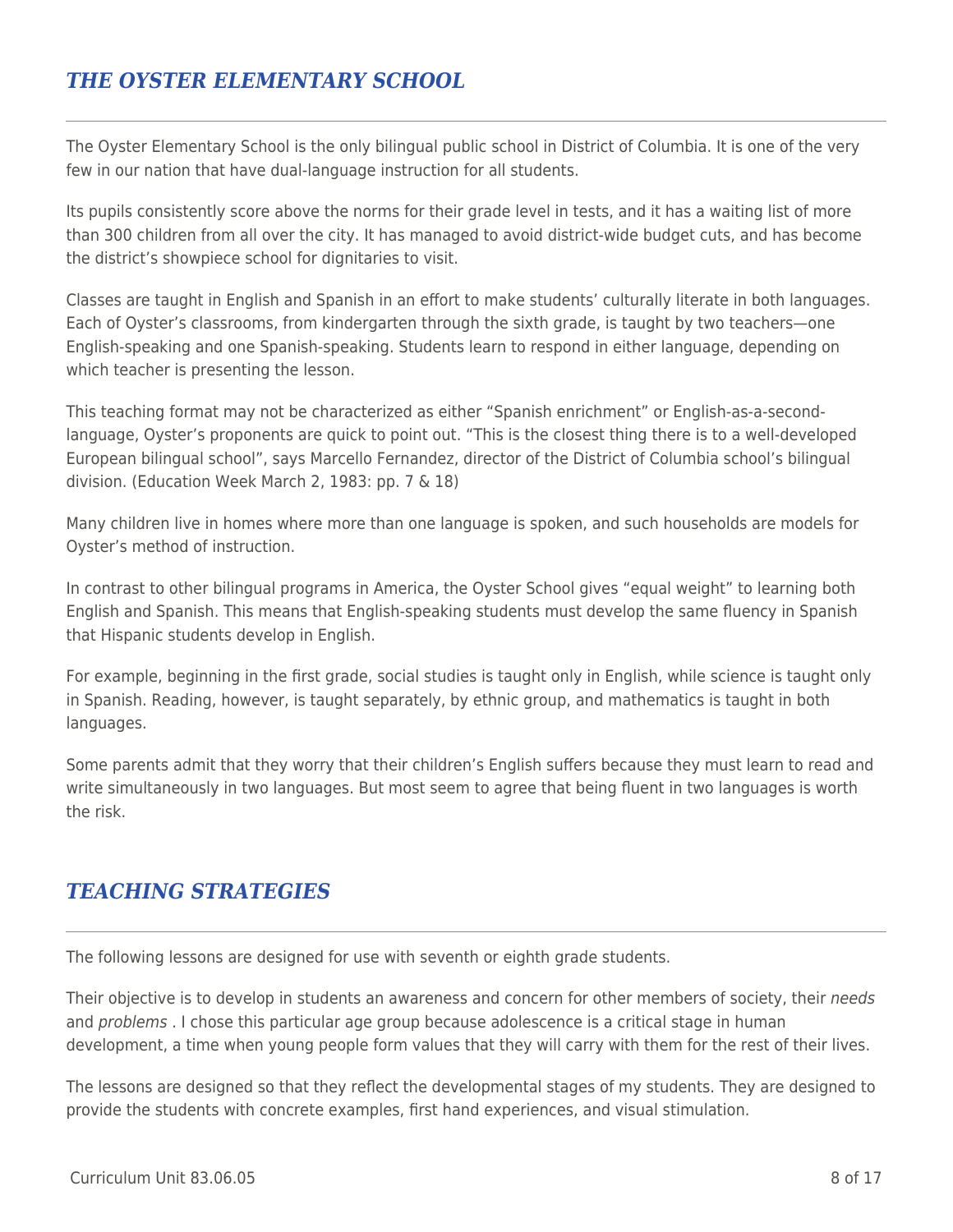Since the active participation of the students is essential to the success of these lessons, I intend to encourage student participation through role playing techniques and group discussion.

I have found that role playing is an excellent tool for helping students to act out their own values and to become more aware of what it's like to be in another persons shoes.

Through group discussion many things are brought out into the open. The teacher is the key to the success of these discussions. He sets the pattern, if he allows and encourages openness, the students will be open about their feelings. However, if the teacher disapproves of honest feelings, the students will quickly sense this and close up.

This will be a personal process. Teachers may find that students are hesitant to discuss their feelings and emotions in front of their classmates for fear of ridicule. A practical solution to this problem is that the students be allowed to write out their feelings about a particular topic on a piece of paper and hand it in unsigned. This will allow the students to share their feelings with one another, yet still remain anonymous.

# *HOW TO USE THE LESSON PLANS*

There is no right way to use these strategies. Change them! Adopt them! Think of your own examples!

You the teacher will determine how much time to spend on each lesson and on the discussion that follows. I prefer to leave this decision to you because you know the needs of your group better than I.

Needless to say, advanced preparation is imperative! Students must be made aware that in order for the class discussions to be productive, they must conduct themselves in a mature and orderly manner.

You must recruit bilingual Puerto Rican students or adults, or both, to speak in front of your class. The teacher should plan the lesson beforehand and estimate how much time each activity will take.

The first lesson is designed to get students actively involved in a class discussion by letting them share any beliefs they may have about Puerto Rican people. It is designed to make the student aware of his/her developing values.

# *LESSON PLAN #1*

### **STEREOTYPES**

### BACKGROUND INFORMATION

People young and old, often become confused about their values. But for young people especially, the conflicts are more acute. Young people are ultimately left alone to make their own choice about whose advice to follow. But young people raised by moralizing adults are not prepared to make their own responsible choices. They have not learned a process for selecting the best and rejecting the worst elements in the various value systems imposed on them by others. Thus, very often the important value decisions in life are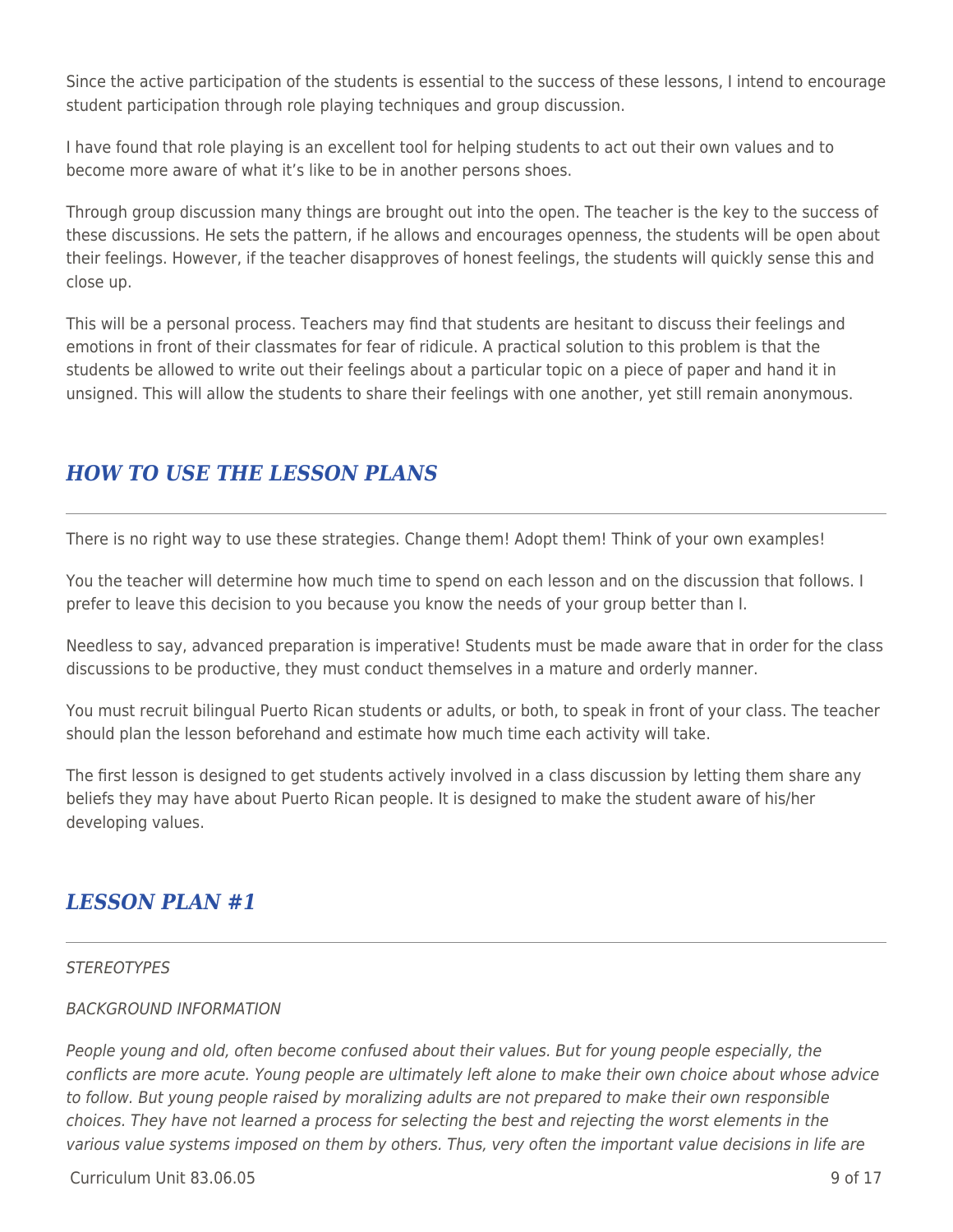made on the basis of peer pressure, submission to authority, or the power of propaganda. They must realize that the members of all ethnic groups have an individuality and are not all cast from the same mold.

PURPOSE— This strategy is bicultural in that it will help the students reveal and explore some of their attitudes and beliefs about Puerto Rican people.

MATERIALS— A blackboard and chalk.

**PROCEDURE** 

- 1. Ask the students to give you their definitions for the word "stereotype."
- 
- 2. Write the dictionary definition of "stereotype" on the chalkboard.
- 3. Discuss the dictionary definition so that all students understand its meaning.
- 4. Ask the questions; how are stereotypes created and who creates them?
- 5. Allow time for the students to discuss their answers to the questions.
- 6. On the chalkboard, write the unfinished sentence: Puerto Ricans are . . .
- 7. Ask the students to write at least five responses to that statement.
- 8. Allow time for the students to discuss and explore their responses through a class discussion.
- 9. To measure what the students have learned, ask them to write down their responses to the following questions:
- 

| А.            | Are stereotypes based on fact<br>or hear-say?                                                    |
|---------------|--------------------------------------------------------------------------------------------------|
| Β.            | Are stereotypes accurate?<br>Why or Why not?                                                     |
| $\mathsf{C}.$ | Is it fair to judge an entire<br>group on the basis of only<br>one or two individuals?           |
| D.            | Do you think Puerto Ricans<br>have stereotypes about<br>Americans? If so, what might<br>they be? |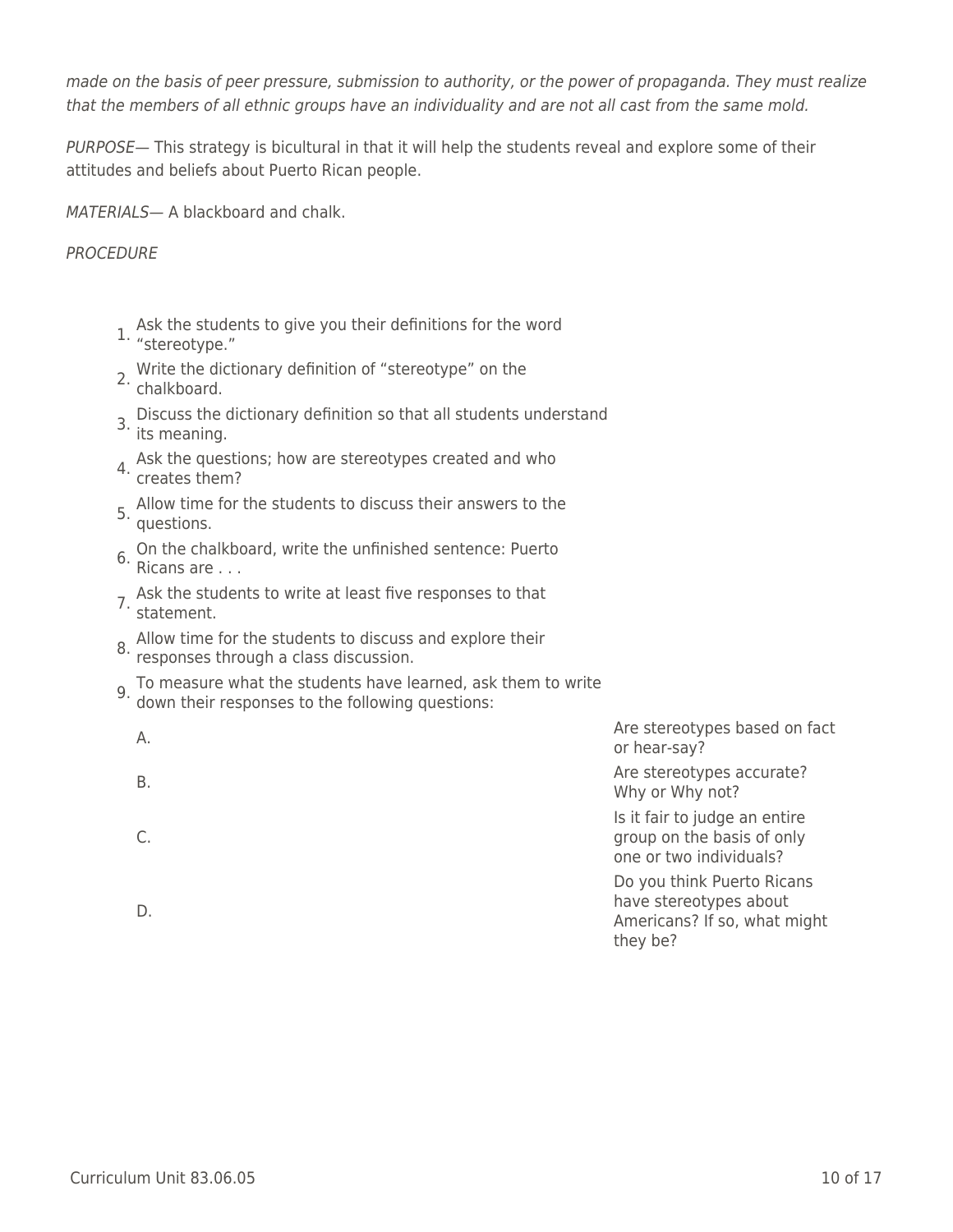## *LESSON PLAN #2*

#### THE LANGUAGE BARRIER

#### BACKGROUND INFORMATION

The language barrier is a challenge encountered by many ethnic groups which have immigrated or migrated to mainland America. It is estimated that today, more than 70% of Puerto Ricans living in the continental United States grow up in homes where Spanish is the only language spoken. As a result most Puerto Ricans do not perform well in our American public schools and drop out before completing high school.

PURPOSE— The students will become aware of some of the learning problems experienced by non-Englishspeaking Puerto Rican students that attend American public schools.

**MATERIALS** 

- 1. A teacher or an adult who is bilingual in English and Spanish.
- 2. Several students who are bilingual in English and Spanish.
- 3. Students who speak English only.

#### **PROCEDURE**

- 1. The students will pretend that they find themselves as English-speaking students in a Puerto 1. Rican school classroom.
- 2. The bilingual teacher and the bilingual students will converse in Spanish only. English-speaking students will try to participate in the classroom discussion. The teacher and
- 3. the bilingual students are instructed not to show any empathy for the English-speaking students.
- 4. All the students will be required to take a quiz, in Spanish, at the end of the lesson.
- 5. Through discussion, the English-speaking students will share their frustrations from this role playing activity.

## *LESSON PLAN #3*

#### PUBLIC INTERVIEW

#### BACKGROUND INFORMATION

As a consequence of the Spanish-American War, Puerto Rico became part of the United States in 1898. Since 1917, Puerto Ricans have become American citizens at birth, but the culture in which they grow up still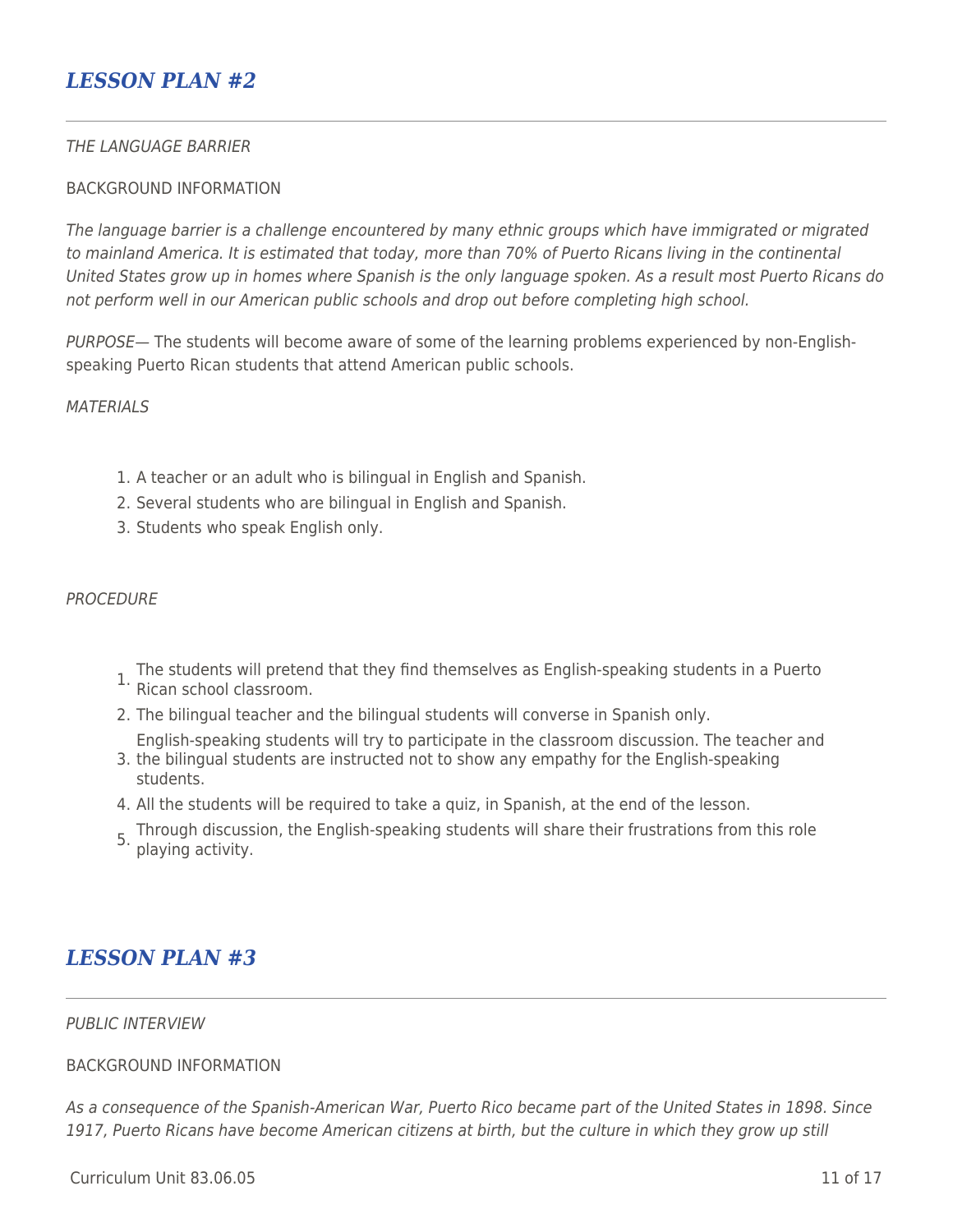reflects nearly four hundred years of Spanish rule that dates back to its discovery by Columbus. Although the island has been part of the United States for almost one hundred years, its people have continued to live and develop separately from the United States, 1,000 miles from the Florida mainland—and even father from New York City, where most Puerto Rican migrants have settled. Despite having been Americans for generations, Puerto Ricans are less assimilated than other groups in our American culture.

PURPOSE— This lesson is bicultural in that it will give the Puerto Rican speaker center stage in the classroom and the opportunity to explain his stand on various socioethnic issues.

MATERIALS— A guest speaker.

#### PROCEDURE

- 1. The teacher arranges for a bilingual Puerto Rican speaker to discuss life in Puerto Rico and the problems he/she encountered when he/she migrated to mainland America.
- 2. For a homework assignment, the students will prepare a list of questions to ask the speaker.
- The volunteer will be situated at the front of the classroom and the students will ask questions  $3.$  from their seat.

The first few times, the teacher reviews the ground rules. The students, one at a time, may ask the speaker about any aspect of his life and values. If the speaker answers the question

4. he must answer honestly. However, the speaker has the option of passing if he does not wish to answer a question that a student may ask. In addition, the speaker may, at the completion of the interview ask the students any of the same questions which were put to him.

#### SAMPLE INTERVIEW QUESTIONS

- 1. What do you like best about life on mainland America?
- 2. What do you like the least about life on mainland America?
- 3. What do you like best about school?
- 4. What do you like the least about school?
- 5. If you were a teacher, how would you teach your classes?
- 6. If you could change some part of the education program, what would it be?
- 7. Who was your best friend in Puerto Rico?
- 8. Who is your best friend now?
- 9. What do you plan on doing this Christmas?
- 10. What have you done the last two Christmas vacations?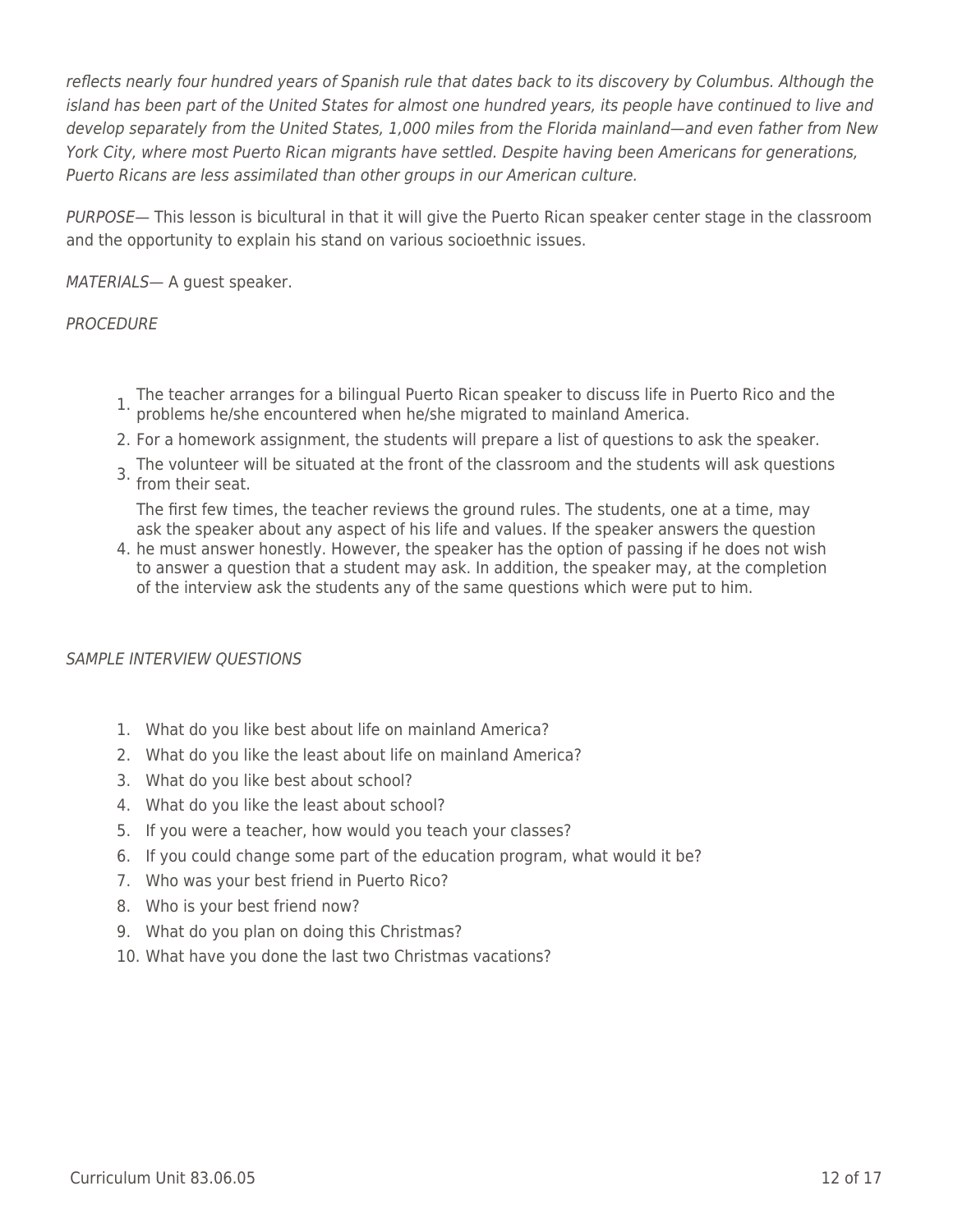## *LESSON PLAN #4*

#### EXCLAMATORY PUERTO RICAN AND AMERICAN SLANG

#### BACKGROUND INFORMATION

This lesson is designed to enable English-speaking students to develop Spanish vocabulary mastery. It involves Puerto Rican slang and its American Cultural approximation dealing with exclamations. Thus, the English "translations" are to be considered approximations and not translations.

PURPOSE— This lesson is bilingual in that it is intended to acquaint the English-speaking student with the appropriate Puerto Rican slang associated with exclamations.

#### MATERIALS

- 1. A teacher or student who is bilingual in English and Spanish.
- 2. A vocabulary list of exclamatory Puerto Rican and American slang for each person in the classroom.
- 3. An activities sheet for each person in the classroom.

#### **PROCEDURE**

- 1. Explain to the class that today's lesson will concentrate on Puerto Rican slang terms associated with exclamations.
- 2. Present and introduce the speaker to the class.
- 3. Distribute the vocabulary lists.
- 4. Allow the students time to read the vocabulary list to themselves.
- 5. Have the bilingual speaker read the list to the class.
- 6. Allow time for the speaker to discuss the correct pronunciation and translation of these words.
- 7. Allow the students the opportunity to pronounce the words either individually or as a group.
- 8. To measure what the students have learned, distribute the activity sheet and ask the students<br>8. to complete it. This evaluation is designed both as an evaluation and a learning instrument.

## *VOCABULARY LIST*

| Que pasa en el timbeque? What's going on here? |      |
|------------------------------------------------|------|
| Pa' su escopeta!                               | Wow! |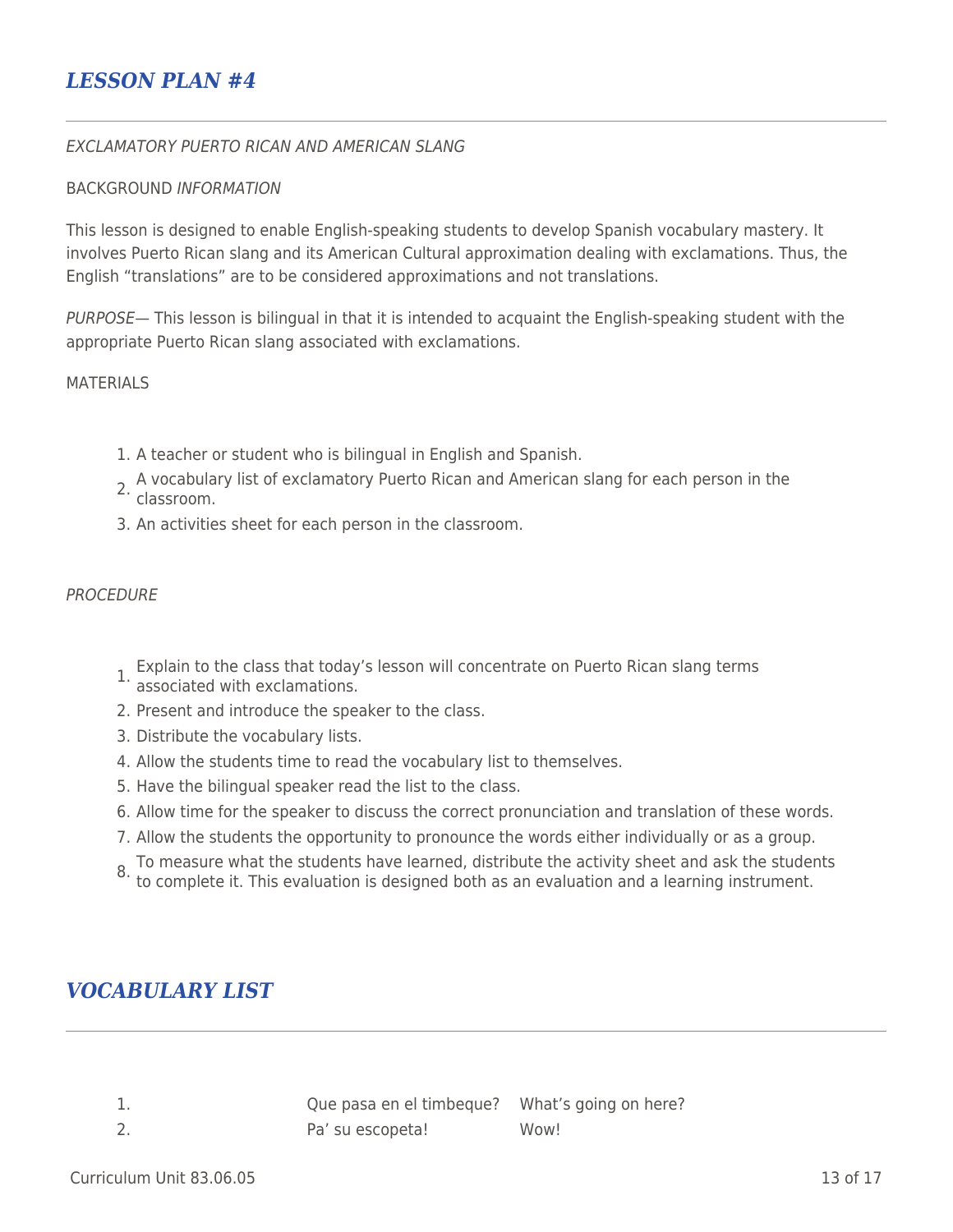| 3. | Fuego a la lata!                                   | Exclamation of excitement.   |
|----|----------------------------------------------------|------------------------------|
| 4. | Solavaya!                                          | I don't want any part of it! |
| 5. | Contra!                                            | Darn it!                     |
| 6. | Le zumba la malanga!                               | That's really to much!       |
|    | That's a heck of a thing!                          |                              |
| 7. | Alabao sea Dios!                                   | Praised be the Lord!         |
| 8. | Pa'lante y Pa'lante!                               | Forward!, Onward!            |
| 9. | Punetero muchacho!                                 | Darn boy!                    |
|    | 10. Como hablas basura! You talk so much nonsense! |                              |

# *ACTIVITY SHEET*

Match the following English and Spanish slang expressions:

- 1. Que pasa en el timbeque? a. That's a heck of a thing!
- 2. Pa' su escopeta! b. I don't want any part of it.
- 3. Fuego a la lata! c. Wow!
- 4. Solavaya! d. Forward!, Onward!
- 5. Contra! e. Darn it!
- 6. Le zumba la malanga! f. What's going on?
- 7. Alabao sea Dios! g. Darn kid!
- 8. Pa'lante y Pa'lante h. Exclamation of excitement!
- 9. Punetero muchacho! i. You talk nonsense!
- 10. Como hablas basura!

Given the following situations, correctly use a Puerto Rican slang expression from the provided list that relates to the situation.

- A. You have finally, after two months, found a good job. (answer: Alabao sea Dios!—Praised be<br><sup>A.</sup> the Lord!)
- Two of your friends are planning to rob the neighborhood grocery store. (answer: Solavaya!—I B. I wo or your medicing
- C. You enter your house and find a lot of people yelling, dancing and singing. (answer: Que pasa en el timbeque!—What's going on here?)
- Your neighborhood rent group has just won a fight against the landlords who wanted to D. Tour rieignborrood rent group has just normalized by the rent. (answer: Pa'lante y Pa'lante! Forward!, Onward!)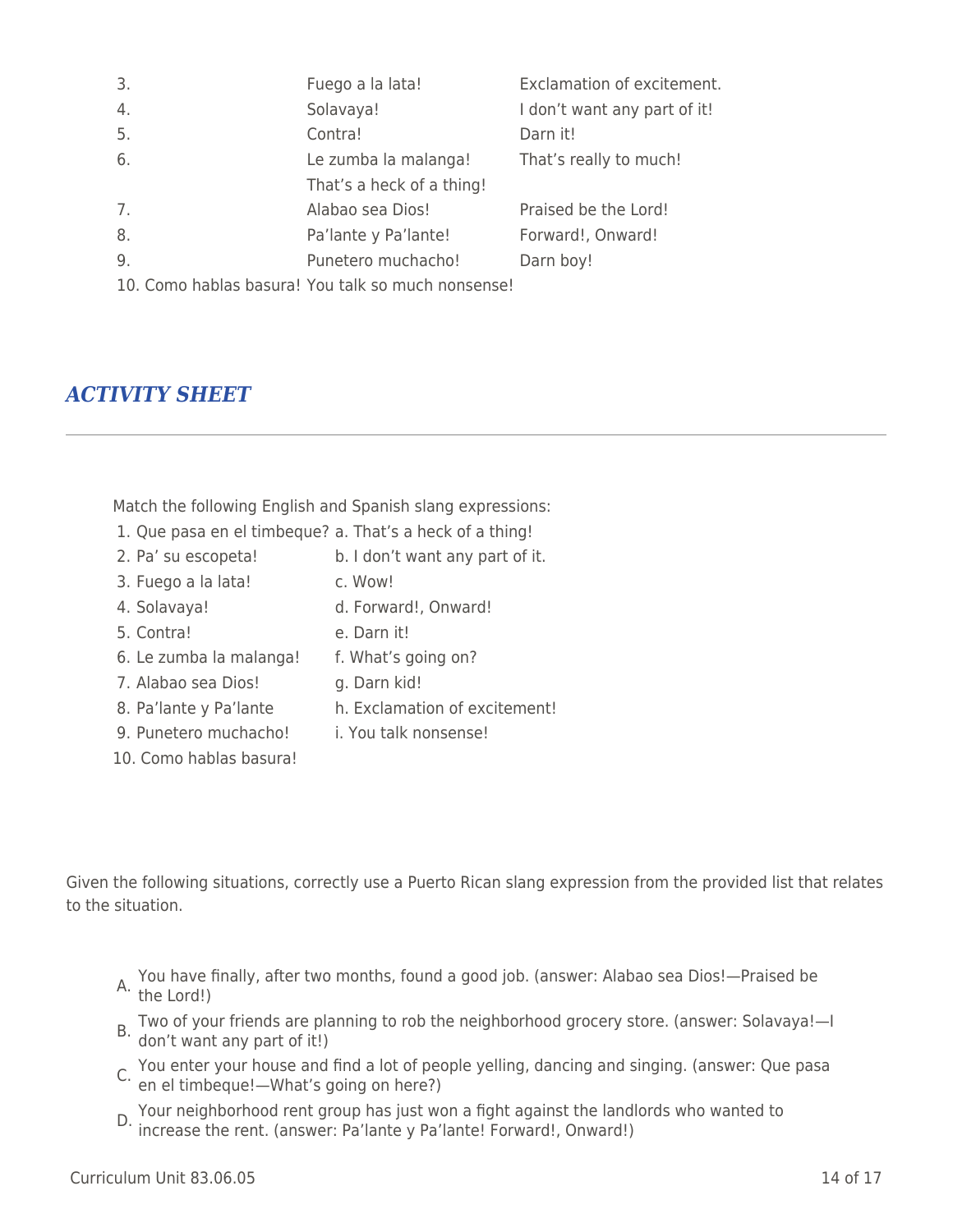E. Your son just stepped over a chair and tripped. (answer: Punetero muchacho!—Darn Boy!)

The next two lessons will be based on the article " Chasing a Puerto Rican Christmas " written by Carmelo Melendez. I would advise that these lessons be used on two consecutive days and that the same guest speaker or speakers be in attendance both of these days. I would also suggest that you plan it so that these lessons will be presented close to Christmas time when children are in the holiday spirit. This will help to maintain the child's interest and to make the lesson more relevant.

# *LESSON PLAN #5*

### CHASING A PUERTO RICAN CHRISTMAS

#### BACKGROUND INFORMATION

Christmas is a season when Puerto Rican children have the best of two worlds. Like children in the States, they have Christmas trees and gifts brought on Christmas Eve by Santa Claus. But they also keep the old Spanish Christmas customs. One of these is gift-giving on Three Kings' Day, which is January 6.

On the night before Three Kings' Day, children in Puerto Rico put little boxes filled with grass under their beds. The grass is for the camels of the Kings. Legend says that after the camels have eaten the grass, the Three Kings, or the Three Wise Men, as North Americans know them, will leave gifts. Thus it is that Puerto Rican children have the fun and excitement of opening gifts both on December 25 and January 6.

Another Spanish Christmas custom observed in Puerto Rico is the display in the homes of little manger or nativity scenes. The Nativity groups include Mary, Joseph, the Baby Jesus, the Wise Men, the Shepherds, and the animals.

Carol-singing is a Christmas custom in Puerto Rico. Groups of people go from house to house, singing old Spanish carols. Musicians, playing guitars and other instruments, go with the singers. In the old days, the singers and musicians were invited into the homes and offered special Christmas food. This custom is still followed in some places, but today people often give them money instead of food.

In Spanish colonial days, children dressed in costumes and went carol-singing. In San Juan they marched first to San Jose Church, a very old place of worship, each child carrying a basket of fruit or candy. From the church the children went to the Bishop's Palace and the Governor's Palace, singing carols and being treated to refreshments at each place.

During the years of American rule, the people were less careful about keeping the Spanish customs. Since the Commonwealth was established, Puerto Rican leaders have been concerned with reviving some of the old customs.

PURPOSE— This lesson is designed to be bilingual in that it will give American students an awareness of the cultural differences between an American and a Puerto Rican Christmas celebration.

#### MATERIALS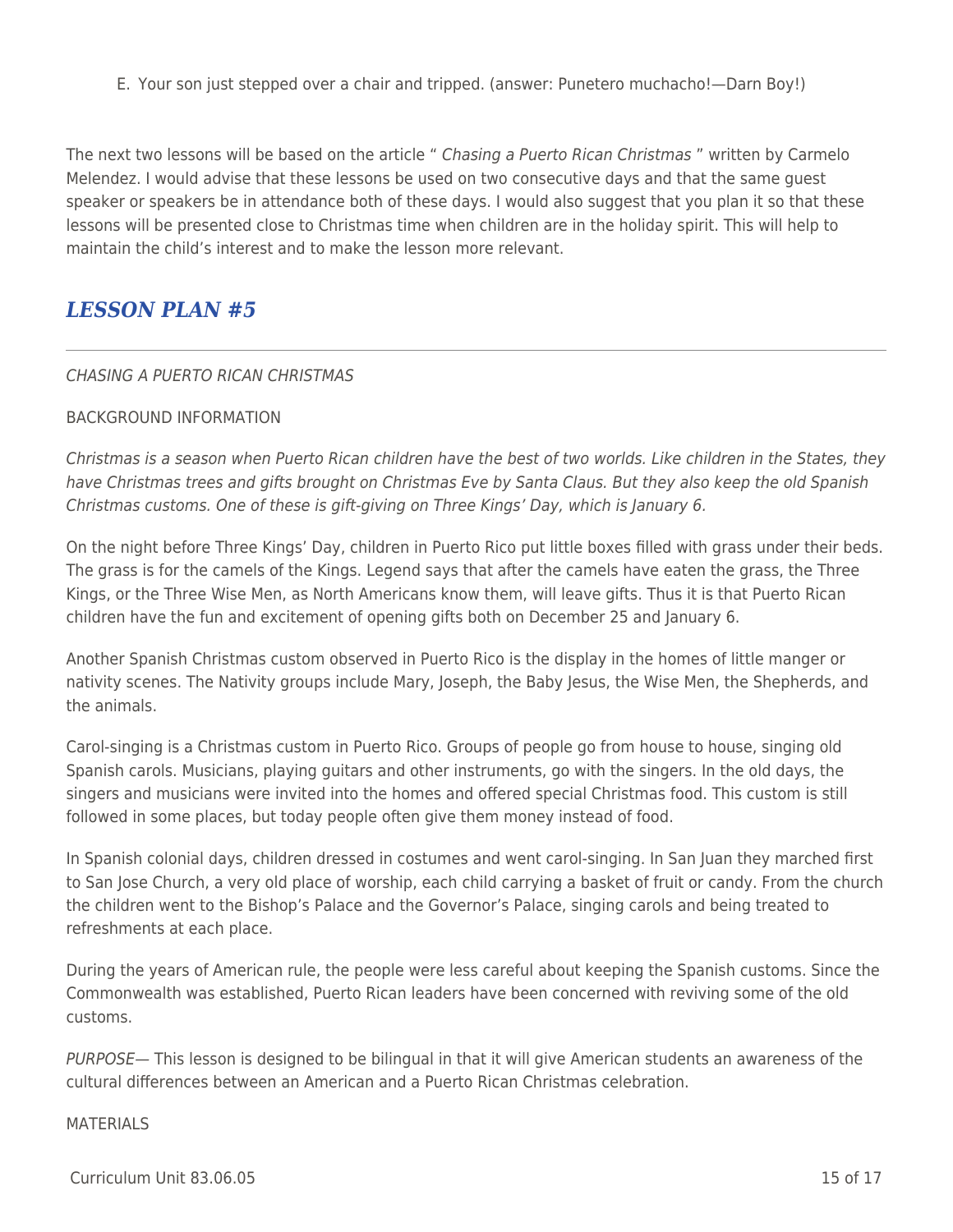- 1. A photocopied copy of the article " *Chasing a Puerto Rican Christmas* " for each person in the classroom.
- 2. A bilingual Puerto Rican guest speaker.

#### PROCEDURE

- 1. Present the guest speaker/speakers to the class.
- 2. Distribute the words of the article to everyone in the classroom.
- 3. Allow the students to read the article to themselves.
- 4. Have the speaker read the story again, orally with the class.

5. have any questions about the article or his personal Encourage the students to raise their hand if they

- experiences in Puerto Rico.
- 6. Allow time for discussion.
- 7. Allow the speaker to ask the students about an American Christmas celebration.

To measure what the students have learned, ask the

8. students to write down their responses to the following questions:

| Why do Puerto Ricans fly back and<br>forth between Puerto Rico and the<br>mainland at Christmas time? |
|-------------------------------------------------------------------------------------------------------|
| How long does their Christmas<br>celebration last?                                                    |
| What cultural differences are there<br>between an American and a Puerto<br><b>Rican Christmas?</b>    |
| Why do you think the author describes<br>an American Christmas as a spectator<br>sport?               |
| Which type of celebration is most<br>appealing to you?                                                |
| Would you feel strange celebrating an<br>American Christmas in Puerto<br>Rico-Why or Why not?         |
|                                                                                                       |